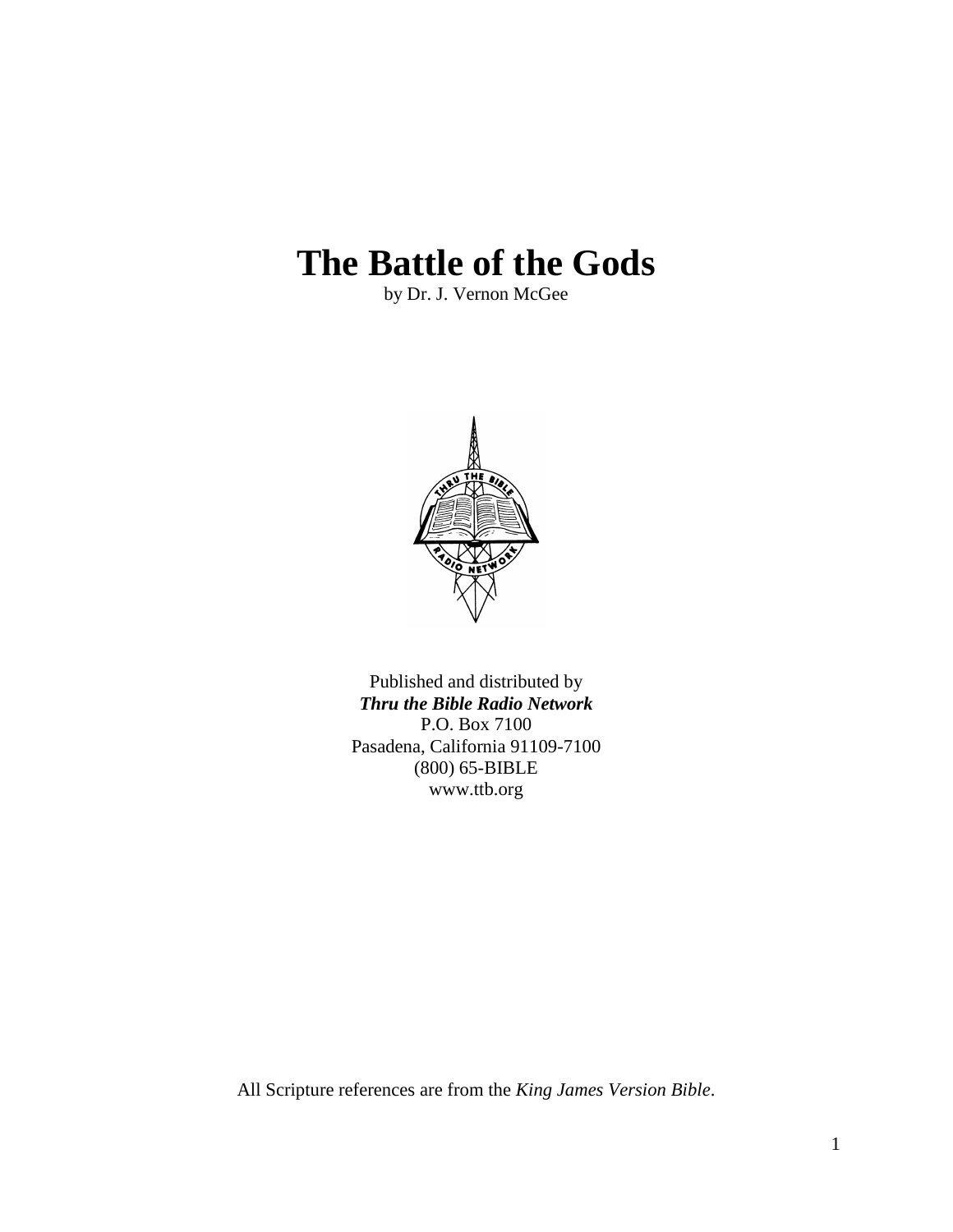# *For I will pass through the land of Egypt this night, and will smite all the firstborn in the land of Egypt, both man and beast; and against all the gods of Egypt I will execute judgment: I am the LORD.* (Exodus 12:12)

It was the Sunday after V-J Day (the day, you will recall, that was supposed to have ended World War II). I was then a pastor, and I chose for my subject "The War Is Not Over." The message was truer than I possibly could have dreamed it would be. However, I was not speaking of a conflict between two armies wearing two different uniforms. I was not speaking at all of a physical conflict but of a spiritual conflict, a conflict about which Paul writes:

*For we wrestle not against flesh and blood, but against principalities, against powers, against the rulers of the darkness of this world, against spiritual wickedness in high places.* (Ephesians 6:12)

And he expressed it in his second letter to the Corinthians:

# *For though we walk in the flesh, we do not war after the flesh.* (2 Corinthians 10:3)

A spiritual struggle is going on today, a struggle that is behind every physical struggle. It is that which was actually responsible for World War II. It was responsible for the Korean conflict. It was responsible for the conflict in Vietnam. And it has been the cause for every war from the day that Abraham went down to deliver his nephew Lot from the cities of the plain. It is responsible for that which is now labeled race riots in America, in England, in South Africa, and in many other countries of the world — which, actually, are not a conflict between black and white or between civil rights and civil wrongs. There is a spiritual conflict behind every physical conflict today. And this spiritual conflict is between light and darkness, between good and evil, between heaven and hell. It ultimately is between God and Satan. It began before man was ever created; it will continue here on this earth even after the church is removed. It is more farreaching than man can comprehend; it is deeper and wider than this earth. It's super-colossal; it is hyper-cosmic; it's extra-mundane. It is titanic, gigantic, and volcanic, if you please.

In the Scriptures, every now and then, it surfaces. It comes into sharp focus in the Word of God, and you can see it plainly. You can see it in the Garden of Eden when the conflict was first joined there as far as man is concerned. Then you see it in the lives of two men who were twins, Jacob and Esau. You see it again taking place in the soul of that man Job as he fought his battle. You see it when God said, "…the LORD will have war with Amalek from generation to generation" (Exodus 17:16). There would be no peace; there would have to be a surrender. You see it in the conflict between Saul and David and between David and Goliath. You see it joined yonder on the top of Mount Carmel when Elijah met the prophets of Baal. You see it in the temptation of the Lord Jesus yonder in the wilderness. It is that of which Paul wrote:

# *For the flesh lusteth* [warreth] *against the Spirit, and the Spirit against the flesh: and these are contrary the one to the other….* (Galatians 5:17)

Paul again mentions it in telling of the great things that were happening in Ephesus: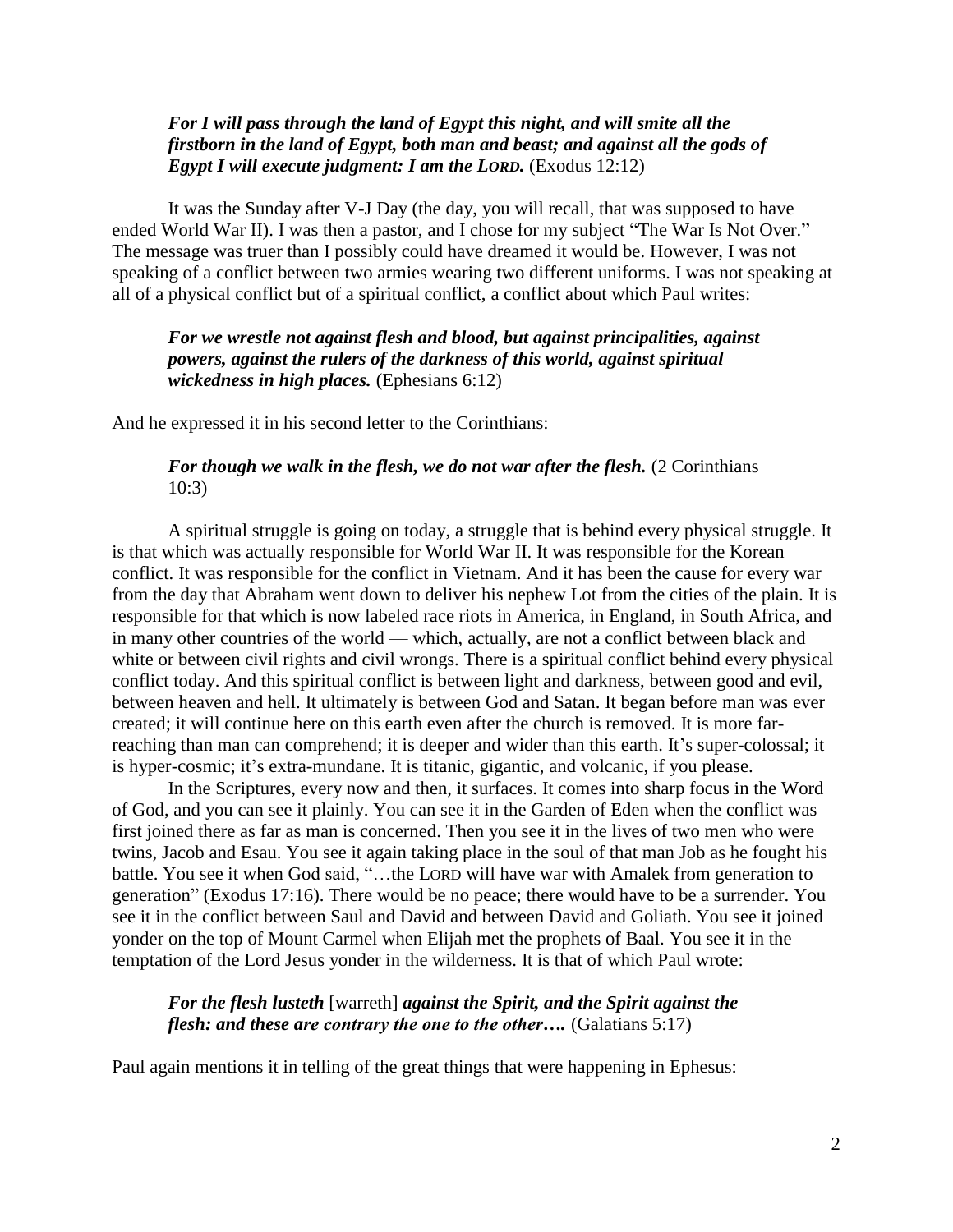# *For a great door and effectual is opened unto me, and there are many adversaries.* (1 Corinthians 16:9)

One of the outstanding examples of this conflict was between Moses and Pharaoh. It had to do with the deliverance of Israel from Egyptian bondage. The deliverance of Israel from the land and from the hand of Pharaoh is one of the great episodes recorded in the Word of God. The family of Jacob, numbering seventy, went down into the land of Egypt. They were welcome in Egypt because there was a friendly Pharaoh on the throne, probably one of the Hyksos kings (bedouins who had come from the desert, of the same background as old Jacob). Afterward that dynasty was overthrown, and the Egyptians came back into power. The Egyptians saw the people of Israel (who had become a multitude in the land of Egypt, probably 1 ½ million) as potential enemies, and they reduced them to slavery. For 430 years they were down there in the land of Egypt. God was silent. Seemingly He had put them down there, then went off and left them. But at the appointed time God returned to them. He remembered His promise to Abraham, Isaac, and Jacob.

# *And the LORD said, I have surely seen the affliction of my people which are in Egypt, and have heard their cry by reason of their taskmasters; for I know their sorrows; and I am come down to deliver them out of the hand of the Egyptians….* (Exodus 3:7, 8)

God came back to deliver them. After forty years' absence from Egypt, Moses appeared back in the land. God had trained him to be the leader. God was ready. Moses was to assemble the elders of Israel, and all together they were to go to Pharaoh. Pharaoh"s refusal would open the struggle. And the struggle, my beloved, was not to be just between two men, Pharaoh and Moses. Pharaoh was the representative of the gods of Egypt, and the battle was joined there. Notice the language of Exodus 12:12: "…against all the gods of Egypt I will execute judgment: I am the LORD." In these plagues that God brought onto Egypt He was executing judgment against the gods of Egypt, against the idolatry of the land.

# **Why the Plagues?**

That leads me to say that there is actually a fourfold reason why God brought the judgments upon the land of Egypt.

## *Against All the Gods of Egypt*

The first, as I"ve already indicated, is that Egypt was dominated by idolatry. Egypt had thousands of temples and millions of idols. Memphis was the ancient capital of Egypt. It, at one time, shared honors with Thebes in the upper Nile, but Memphis is the longtime capital. It was a mass of huge temples. It was a city eight miles long, four miles wide — a large city for that day, one of the largest of the ancient cities. It had a tremendous population and had more temples and idols than any other place has had on top side of this earth.

If you think that there was no power in idolatry I wonder if you have examined the evidence. There was power in this false religion. It is the thing to which Paul calls our attention in his letter to Timothy: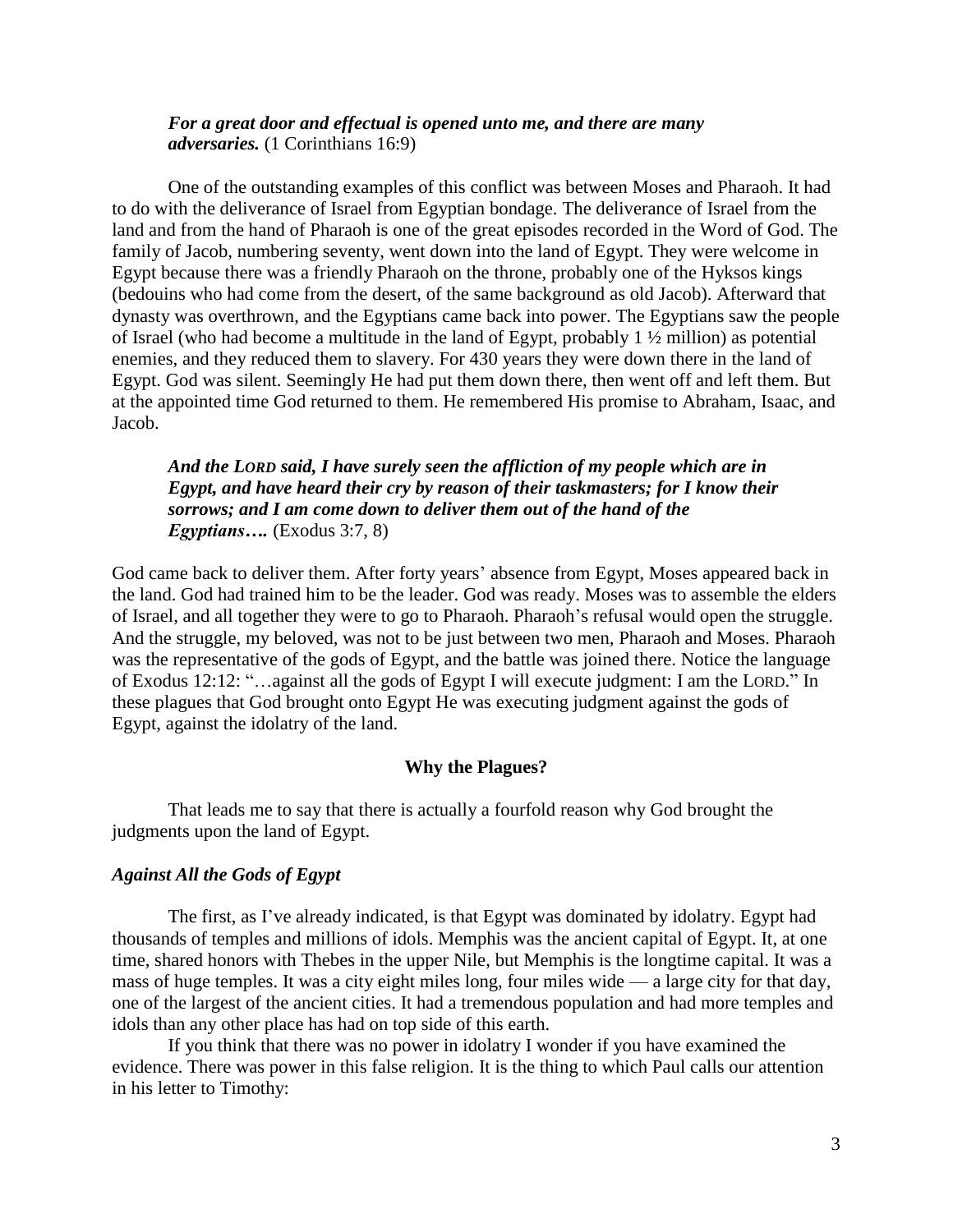## *Now as Jannes and Jambres withstood Moses, so do these also resist the truth: men of corrupt minds, reprobate concerning the faith.* (2 Timothy 3:8)

The magicians of Egypt were able to duplicate the first three miracles that Moses and Aaron performed. When Moses threw down his rod in the presence of Pharaoh and it became a serpent, the magicians of Egypt did it also. When Moses turned the Nile into blood, they duplicated it. And when he brought the frogs up, they duplicated that. But after that, they could do no more and admitted, "This is the finger of God" (Exodus 8:19). However, in their heathen religion there was power, satanic power. Satan, I believe, gave power to all the pagan, heathen religions of the past. This is what I mean: The Greeks were a highly civilized people. You cannot read anything that comes out of that 100 years of the Periclean Age, with its culture and its achievements, without realizing that those men were men of great ability. Yet those men worshiped gods, and they made trips to the Oracle of Delphi, and they got information. Do you think they got accurate information? I do not believe they would have been fooled by a fake. I believe that many times they got accurate information. How did they get it? May I say to you that Satan has been behind idolatry, as he is behind false cults today. When someone says to me, "Oh, false cults are meaningless; they have nothing in them," he just thinks they don"t. They have tremendous power in them, but it is satanic power, my beloved.

We need to recognize today that there are two great spiritual forces in this world — that of God and that of Satan. Satan"s power is tremendous in this world. The plagues which God sent upon Egypt were leveled at the false gods of Egypt. They were a telling blow against the satanic deception of the Egyptian people.

## *That the Egyptian People Might Know God*

There was another reason that God brought the plagues on Egypt. Listen to this language:

# *And the Egyptians shall know that I am the LORD, when I stretch forth mine hand upon Egypt, and bring out the children of Israel from among them.* (Exodus 7:5)

The plagues were to reveal the power of Almighty God to the Egyptian people. Why was it necessary to send ten plagues, and why did He drag them out? Because, my beloved, even in the time of judgment God was prepared to extend mercy. Every time Pharaoh would seem to repent, immediately God called off the plague. Why? Because God was prepared to extend mercy. He gave them ten plagues, yes, but don"t miss the fact that those ten plagues were ten opportunities for the people of Egypt to turn to God. And when we get to the Book of Numbers, we find that many of them did turn to God. Also, it is interesting to note that when the gospel first started out in the early Christian era, the center of gospel preaching was not Asia nor Europe, it was North Africa. Four of the greatest men the church has produced came out of North Africa: Augustine, Tertullian, Origen, and Athanasius. These men were in a land that had a long history of God"s judgment upon idolatry. God says, "I"ll convince the Egyptians." And, believe me, He did it.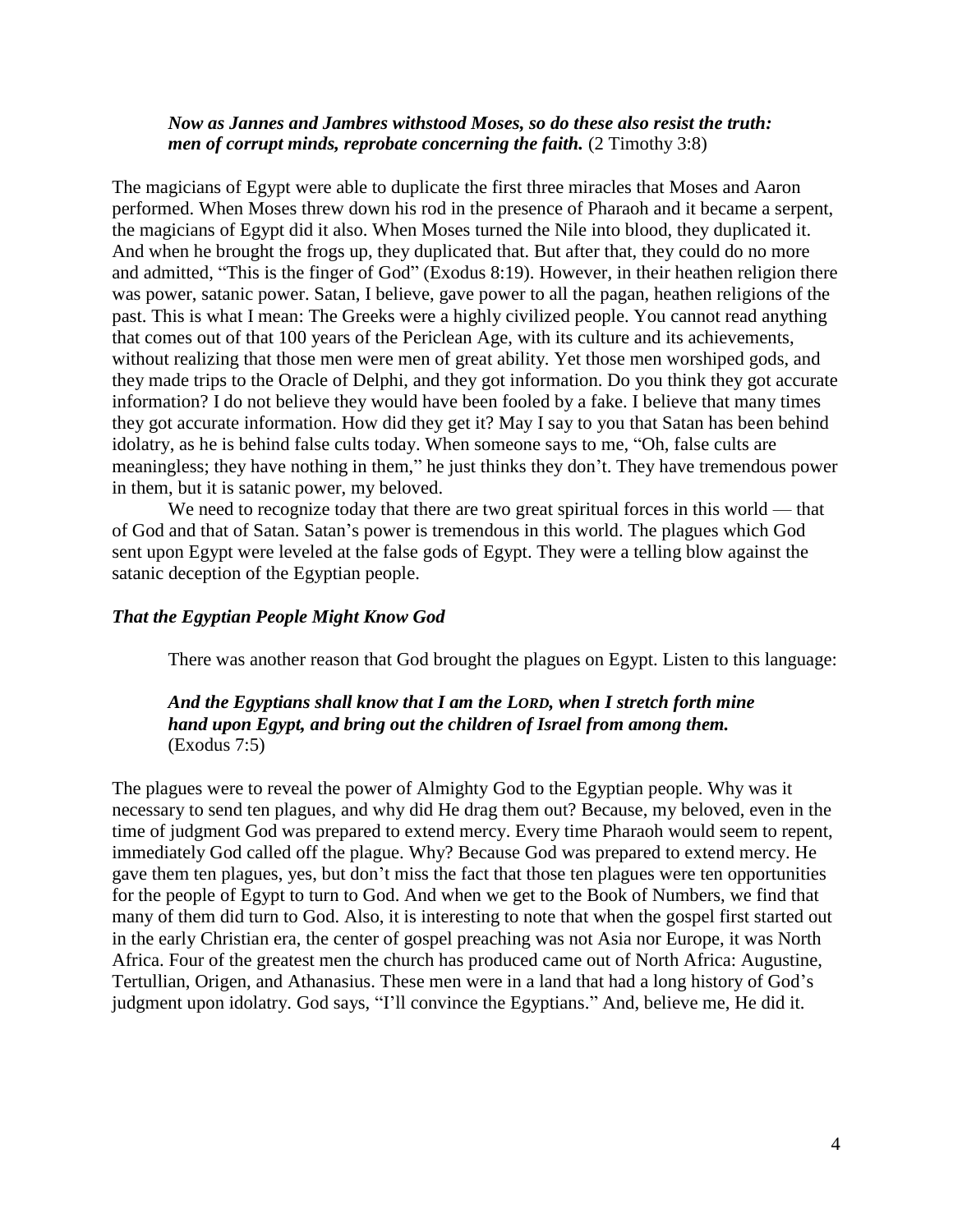## *That Pharaoh Might Know Him*

Then there is a third reason for the plagues. We are told that God hardened Pharaoh"s heart. For some reason, that has caused more controversy than anything else in this particular narrative. I have heard more people weep over "poor Pharaoh" and try to exonerate him because God hardened his heart. If you think of Pharaoh as a tenderhearted fellow who wanted to learn of God and was delighted to release the people of Israel from slavery, then it was mean of God to harden his heart. But if this is your feeling, you are not reading the record accurately. The hardening is a figurative word which can mean twisting, as with a rope. It means that God twisted the heart of Pharaoh to force him to do the thing he really wanted to do. Have you noted how vacillating Pharaoh was? He would agree to let Israel go, then he would change his mind.

There are certain men who have to be taken into court before they will do what they have already agreed to do. God is doing that to Pharaoh. He is bringing him into court and saying, "You are going to reveal the thing that is actually in your heart. You cannot say one thing and do something else." (By the way, that is exactly what God is going to do to every individual who will someday come into His presence. You will be seen as you really are. There will be no more camouflage. This is rather frightening, is it not?)

Let me illustrate in another way. The sun shining down on this earth today will melt wax and it will harden clay. Are you going to say that the business of the sun is to soften substances? Then why does it harden clay? If you say the business of the sun is to harden substances, then why does it melt wax? Does the sun have a special built-in hardener and a built-in softener? No. The difference is due to the element that is put under its heat. All God was doing to Pharaoh was bringing out into the open that which was in his heart. The Lord Jesus said, "Out of the abundance of the heart the mouth speaketh" (Matthew 12:34). Then in Matthew 15:19 He names some of the things that come out of the heart, and I can"t find a nice thing in the lot.

The Old Testament had already said that. Jeremiah wrote:

## *The heart is deceitful above all things, and desperately wicked: who can know it?* (Jeremiah 17:9)

God was bringing out that which was in Pharaoh's heart. This is one purpose of the judgments.

## *That God's Own Might Acknowledge Him*

Now there is a fourth and final reason for the plagues. It was to demonstrate to Israel that He was the Almighty God, their deliverer.

# *And that thou mayest tell in the ears of thy son, and of thy son's son, what things I have wrought in Egypt, and my signs which I have done among them; that ye may know how that I am the LORD.* (Exodus 10:2)

God must demonstrate to His own people that He could deliver them. Remember that they had been born in the brickyards of Egypt. They were idolaters. In the wilderness, when Moses was away from them, they immediately made a golden calf and worshiped it.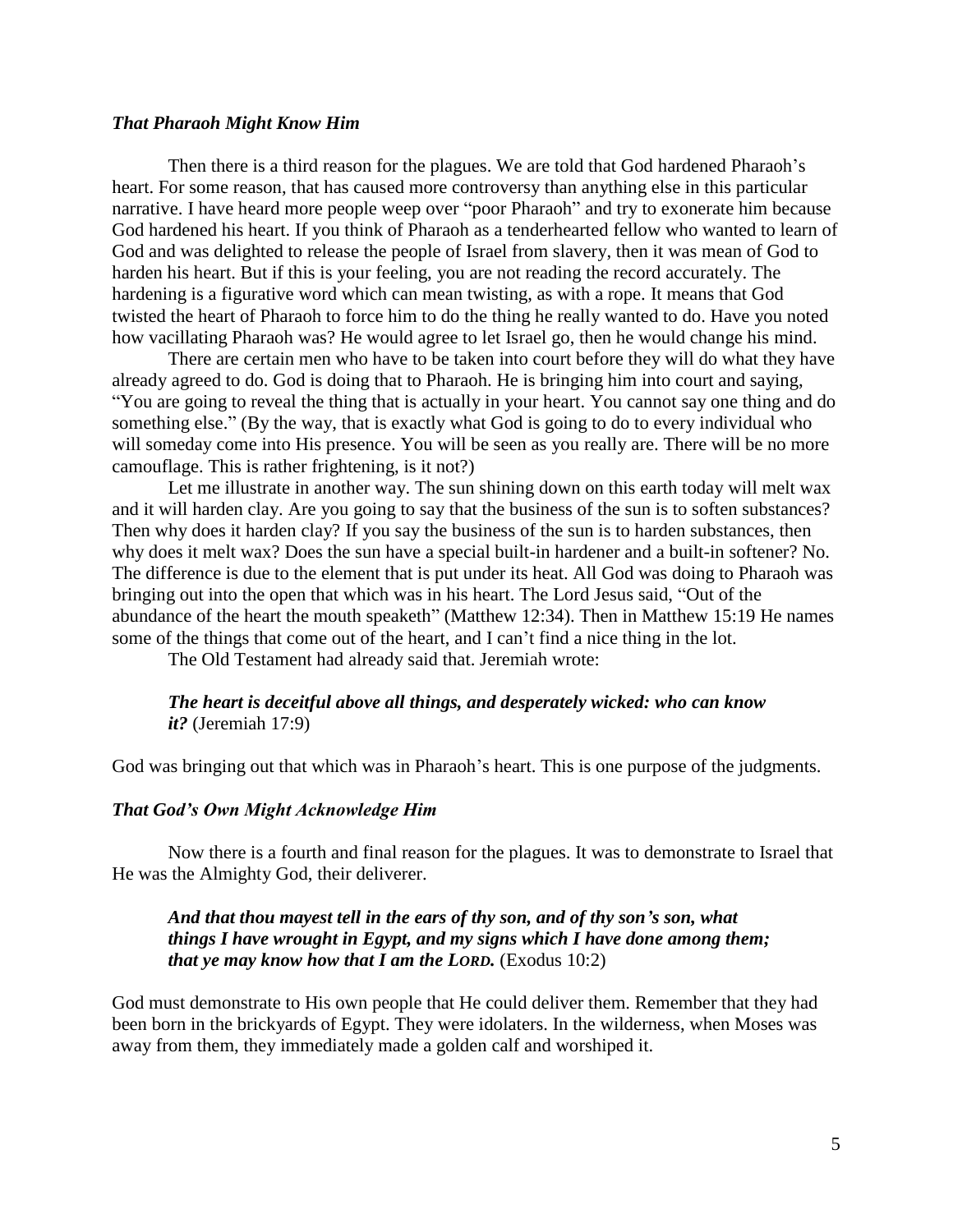It took God only one night to get the Israelites out of Egypt, but it took Him forty years to get Egypt out of them. Likewise with us, God saves us instantly, but it takes Him a long time to get the world out of us — and some of us are still in the process.

God moved in and so demonstrated His power in delivering the Israelites that the memory of it would be passed down from generation to generation. It was as if God said, "You"ll be able to tell your sons, and then when your grandson comes along, you can put him on your knee and say, "Look, this is what God did for us when we were slaves down in the land of Egypt. I had worked all day in the brickyards, and when I got home, weary and tired because I didn"t have straw for the bricks, Moses said to be ready, that we were going out that very night. Do you think we could escape that tremendous army of Pharaoh? Of course we couldn"t! But we had already seen evidences of God"s hand, and that night God led us out. And we went across the Red Sea on dry land and on into that wilderness. We still were a stiff-necked people, but our God was faithful to us."" God was demonstrating to His people, who had fallen into the idolatry of Egypt, that He was their God.

It was a definite, deliberate, designed attack upon idolatry which would have a message for Pharaoh; it would have a message for the Egyptians; it would have a message for the Israelites; and it would have a message for you and me.

## **The Plagues**

Now let's run through these plagues one by one and see their purpose and order. This came to my attention years ago as a student in college and did more to lift my faith at that time than anything else. I had always felt that the plagues were haphazard, that whatever came to the mind of the Lord. He threw in. But it wasn't that at all.

## *Blood*

The first plague: The Nile River was turned to blood.

*And Moses and Aaron did so, as the LORD commanded; and he lifted up the rod, and smote the waters that were in the river, in the sight of Pharaoh, and in the sight of his servants; and all the waters that were in the river were turned to blood.* (Exodus 7:20)

As Dr. Adams said, "Egypt is the Nile," and without the Nile that country would be right back in the Libyan Desert, not even fit for human habitation. Because of the Nile, Egypt has been the bread basket of the world. God made it that way. But instead of the blessing God had intended, the Nile became that which these people worshiped. It is interesting to note that there were four sources of religion in the land of Egypt, and all four can be traced back to monotheism — that there is one living and true God. But there came a day when, though "they knew God, they glorified him not as God, neither were thankful; but became vain in their imaginations, and their foolish heart was darkened" (Romans 1:21). They began to serve the thing created rather than the Creator. They began to worship the Nile River.

The Nile was sacred to Osiris. I'm sure you have seen in a great deal of the paintings of Egypt, especially found in the tombs, that all-seeing eye with rays radiating from it. That is the eye of Osiris, and the Nile River was sacred to Osiris. The Egyptians depicted the Nile as Hopi, a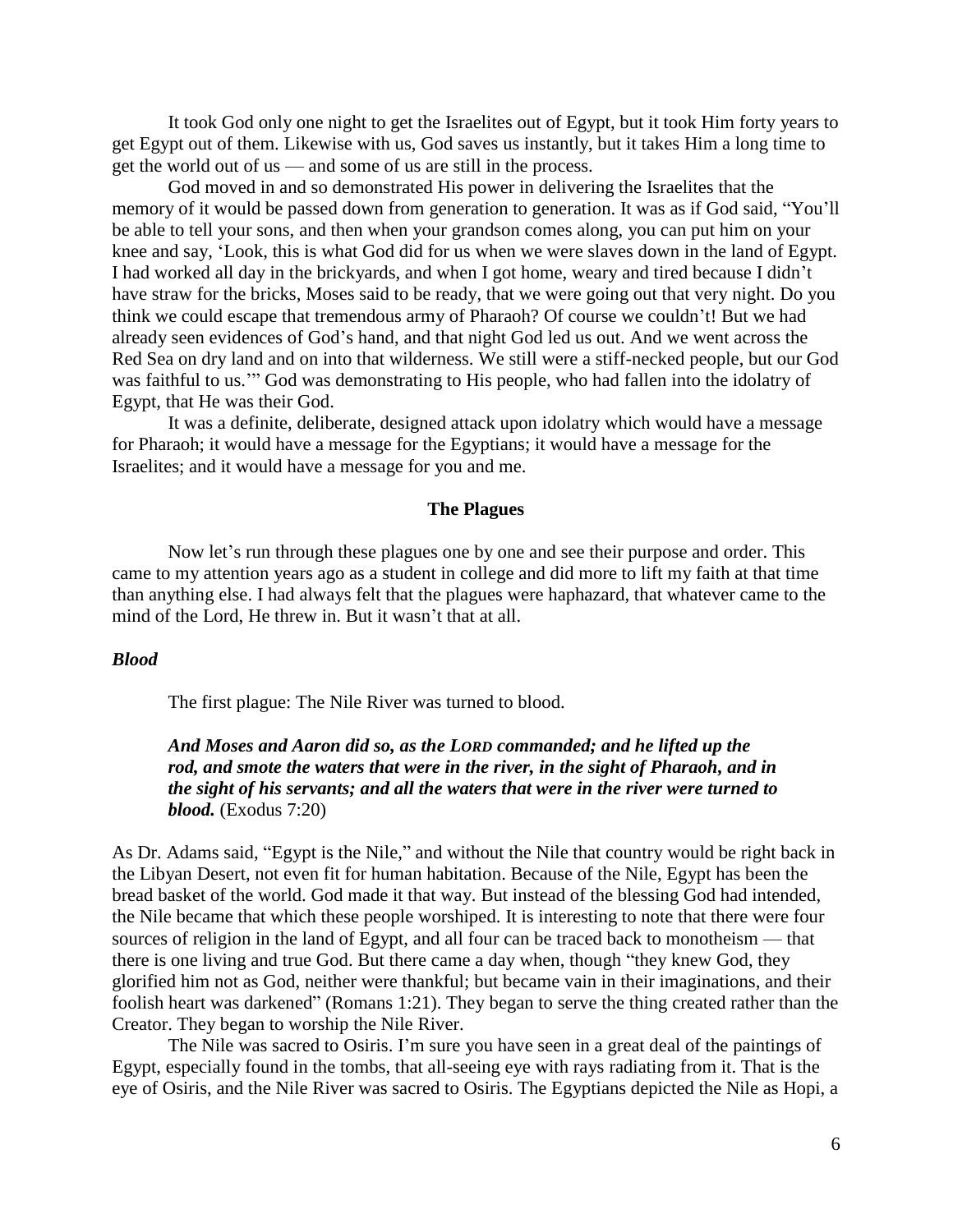fat man with the breasts of a woman, which indicated the powers of fertility and nourishment. There was a hymn they sang in the temple to this god which went something like this:

*Thou waterest the fields which Ra created… Thou art the bringer of food… creator of all good things. Thou fillest the storehouses… Thou hast care for the poor and needy.*

The fertility of the land depended upon the River Nile and its overflowing every year. But when the Nile was turned to blood, that which was fertility became sterility. That which was life became death. At the very beginning God struck at that which was the very life blood of Egypt and turned it to blood.

Although this first plague had its effect, it didn"t change Pharaoh.

#### *Frogs*

The second plague was frogs.

*And the LORD spake unto Moses, Go unto Pharaoh, and say unto him, Thus saith the LORD, Let my people go, that they may serve me. And if thou refuse to let them go, behold, I will smite all thy borders with frogs: and the river shall bring forth frogs abundantly, which shall go up and come into thine house, and into thy bedchamber, and upon thy bed, and into the house of thy servants, and upon thy people, and into thine ovens, and into thy kneadingtroughs.* (Exodus 8:1-3)

One of the most beautiful temples that was in Memphis was the temple to Heqet, the frog-headed goddess. Have you ever seen a beautiful idol? Have you noted mankind"s conception of God apart from revelation? He is not thought of as being beautiful or wonderful or glorious, but absolutely hideous. That is the way they have made images of Him. All idols are that way. And in Egypt they worshiped the ugly frog-headed goddess Heqet. Also Hopi was depicted as holding a frog out of whose mouth flowed a stream of nourishment. This indicates the close relationship between the god of the Nile and the frog goddess, one of the oldest and the mother of goddesses. She was the goddess of fertility and rebirth, the patroness of midwives. One Egyptian picture shows Heqet reciting spells to effect the resurrection of Osiris. Also a carving shows her kneeling before the queen and superintending at the birth of Hatshepsut.

Frogs, naturally, were sacred to Heqet, and it was an offense in Egypt ever to kill a frog. All along the Nile there were frogs, but nobody killed them. They were sacred to Heqet. Imagine, my friend, having frogs in your living room, frogs in your bedroom (and in your *bed*), frogs in the kitchen and in your food — and not being able to kill them! God has a sense of humor. God must have smiled at this particular case. Frogs everywhere — and no one dared harm one. They got all they wanted of the frog-headed goddess Heqet. No wonder Pharaoh called Moses to get rid of them — *he* could touch them; they could not.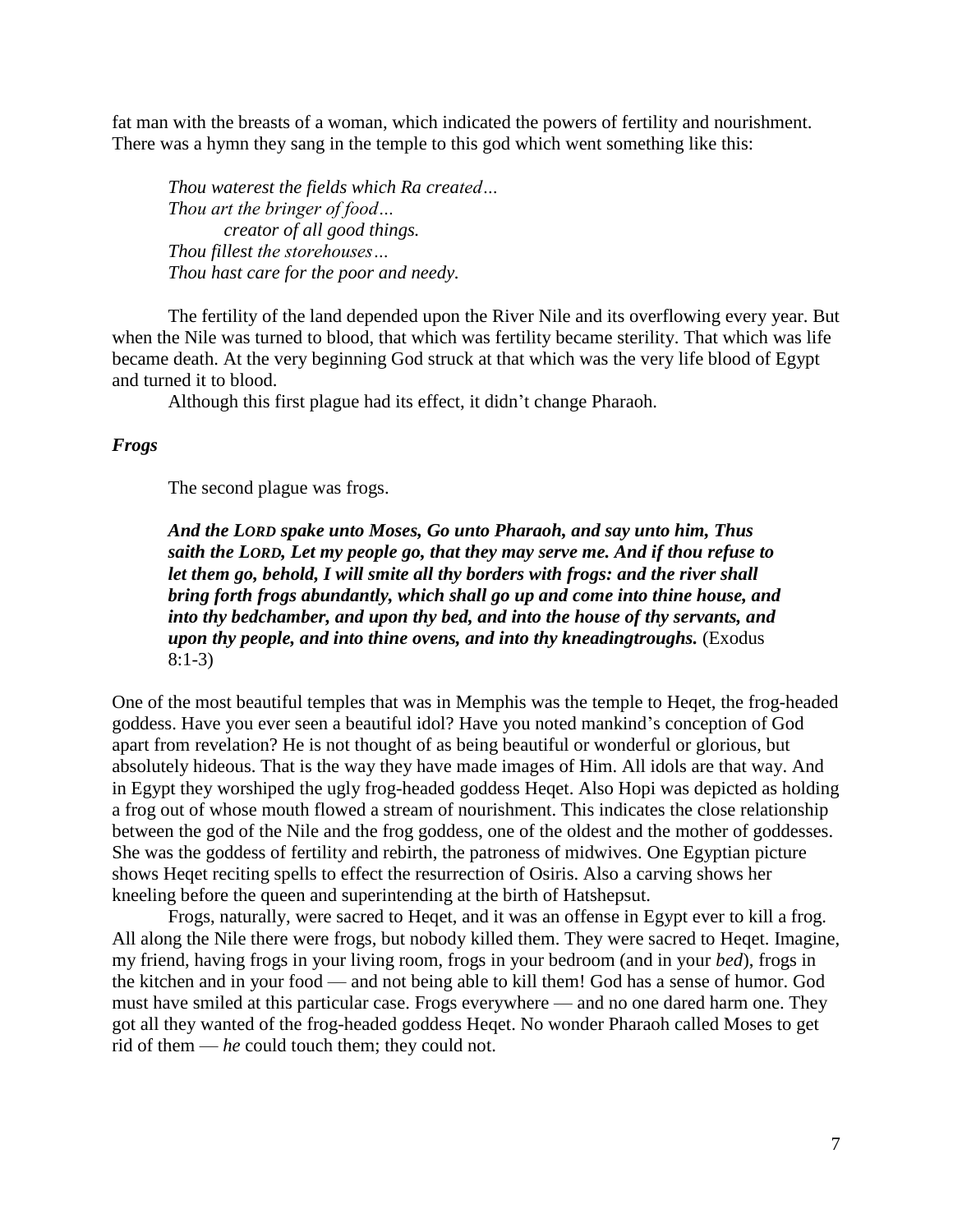*Lice*

The third plague was lice.

# *And the LORD said unto Moses, Say unto Aaron, Stretch out thy rod, and smite the dust of the land, that it may become lice throughout all the land of Egypt.* (Exodus 8:16)

The Egyptians worshiped the earth-god, Geb. And lice, it was thought, were made out of the dust of the earth. The root word for lice means "to cover" or "nip" or "pinch," which is a good description of lice as we know them. A leading zoologist has said that the mites form an enormous order whose leading function, to a large extent, is to play the scavenger. You can well imagine, with the land stinking with frogs, that there were crowds of lice. The lice might eventually rid the land of the dead frogs and could, therefore, become a blessing as well as a curse.

However, in recent years, one man writes about his experience with them in Egypt: "I noticed that the sand appeared to be in motion. Close…inspection revealed…that the surface of the ground was a moving mass of minute ticks, thousands of which were crawling up my legs. I beat a hasty retreat, pondering the words of the Scriptures, "the dust of the land became lice throughout all the land of Egypt.""

The plague of lice could not be duplicated by the Egyptian magicians. God was beginning to level His judgment against life itself in the land of Egypt.

## *Flies*

The fourth plague brought swarms of flies — more accurately, beetles, or as we have thought of them in connection with the Egyptians, the scarab.

# *And the LORD did so; and there came a grievous swarm of flies into the house of Pharaoh, and into his servants' houses, and into all the land of Egypt: the land was corrupted by reason of the swarm of flies.* (Exodus 8:24)

You have seen, I am sure, pictures of the gold scarabs that have been found in the tombs of Egypt. Old King Tut was a third-rate king, but even he had gold scarabs in his tomb. They were sacred to Ra, the sun god. The disc that symbolized him has been found in the tombs and in many places in that land. He was one of the main gods that they worshiped. And Khepri was the beetle-god. They believed that in that beetle there was eternal life, which is the reason they put gold scarabs in the tombs. It was evidence that they were going to live forever.

Well, beetles in your tomb wouldn't bother you, but imagine them in bed with you! There is a certain amount of humor in these judgments. This most sacred beetle became a curse to the people and a plague upon the land.

## *Murrain*

The next plague affected the cattle of Egypt.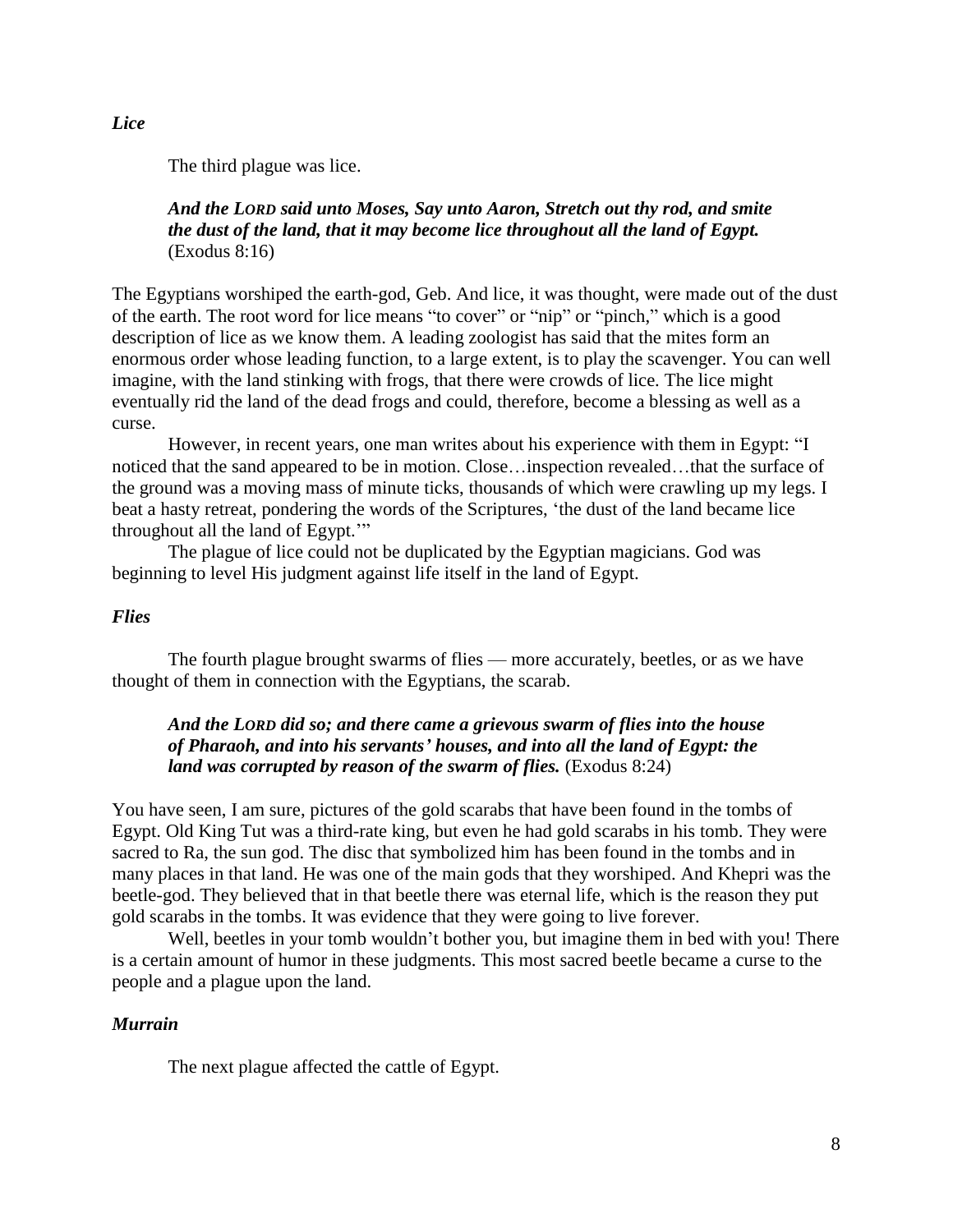## *And the LORD did that thing on the morrow, and all the cattle of Egypt died: but of the cattle of the children of Israel died not one.* (Exodus 9:6)

Egypt has been called the land of zoolatry. With a tour group, I made a trip out to the pyramids. When we got back, one of the men who knew the area said, "Did you see the mummies of the bulls?"

We said, "No."

"Well," he said, "you missed the most important thing." So several who were in our group went back out there to get pictures of them. Well, I was not interested in going twelve miles in all that heat to see mummies of bulls! But they are there — literally hundreds of them, reverently entombed in sarcophagi. Archaeologists had just begun to unearth them. What does it mean? It means simply that Apis, the black bull, was worshiped in Egypt. The second largest temple that Egypt ever built was located in Memphis and was for the worship of the black bull, Apis.

Apis was supposed to be an embodiment of Ptah of Memphis. Apis, thought to be engendered by a moon-beam, was distinguished by several characteristics. A new Apis was always believed to be born upon the death of the old. The dead bull was embalmed and buried in Memphis, and his soul was thought to pass to the world beyond as Osorapis.

You might say that what the Egyptians had at this time was the worship of a sick cow literally, a diseased and dying bull! God must have smiled at this. He is leveling His judgments against the awful, frightful institution of idolatry that had such a hold upon the Egyptian people as well as on the Israelites. You recall that when Moses was gone from them for a while in the wilderness, they made for themselves a golden calf.

# *Boils*

God now closes in on them personally.

*And the LORD said unto Moses and unto Aaron, Take to you handfuls of ashes of the furnace, and let Moses sprinkle it toward the heaven in the sight of Pharaoh. And it shall become small dust in all the land of Egypt, and shall be a boil breaking forth with blains* [ulcers] *upon man, and upon beast, throughout all the land of Egypt.* (Exodus 9:8, 9)

For the first time God is touching man as well as beast with judgment. He is afflicting man's physical body. The priests who served in the Egyptian temples had to be clean, without any type of breaking out or sickness. Suddenly this plague of boils comes upon them and they are unclean, unfit to serve in the temples. This brings to a halt all of the false worship of Egypt!

On a trip to Egypt, I walked over part of the ruins of the city of Memphis. The ruins are practically all gone now, but archaeologists know something of the extent of that great city. Up one thoroughfare and down the other was temple after temple. There were over one thousand temples in Memphis, and priests served in all of them. You can imagine what this plague of boils did to the services in these temples. Everything slowed to a standstill. All the bright lights went off and the doors closed.

Even though Pharaoh himself was afflicted with boils, he refused to let Israel leave the land. His heart was hard.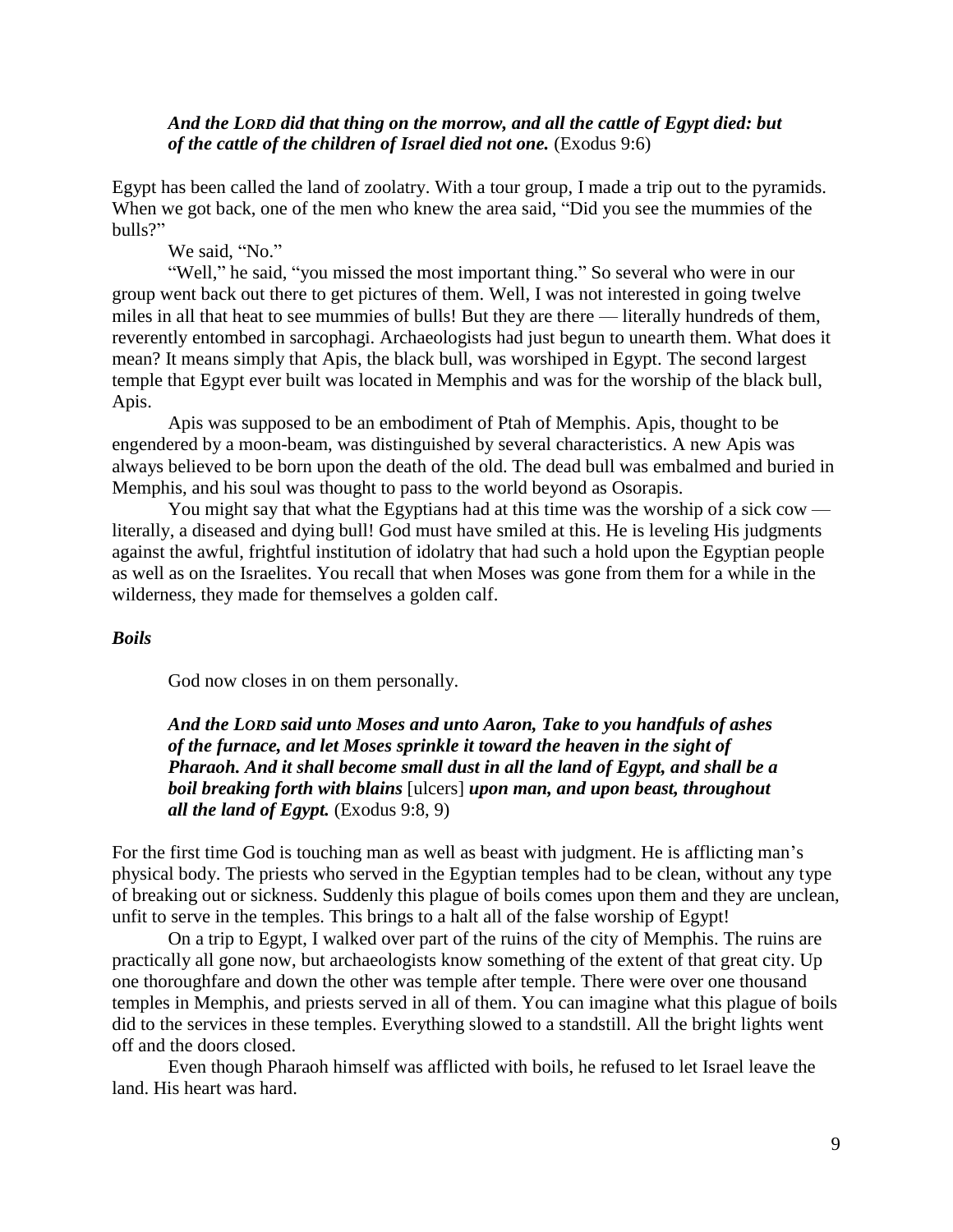God begins now to demonstrate His power even further as He moves in with this judgment — "…that thou mayest know that there is none like me in all the earth" (Exodus 9:14).

*Behold, to morrow about this time I will cause it to rain a very grievous hail, such as hath not been in Egypt since the foundation thereof even until now.* (Exodus 9:18)

Egypt was a land of no rain. In Cairo I asked a man how much rainfall they had. He said, "We had an inch last year."

"Is that normal?"

"Yes."

"Well, that's not much rain!"

He said, "You ought to go up the Nile; rain up there is a phenomenon. They just don"t have rain at all."

This plague was directed against Isis (sometimes represented as cow-headed), goddess of fertility and considered the goddess of the air. She is the mythical daughter of Geb and Nut, the sister and wife of Osiris and the mother of Horus. It is said that the tears of Isis falling into the Nile River caused it to overflow its banks and bring nourishment to the land. Isis was a prominent goddess in Egypt, and the plague of hail was directed against her. Their sky-goddess was powerless in her own domain.

From this point on, the land of Goshen is spared from the plagues coming upon the land of Egypt. God is striking at the Egyptians in an attempt to wake them up and shake them out of their false worship. Pharaoh, leader of the people, continued to harden his heart.

## *Locusts*

Then there was the judgment of the locusts, and that was against the insect gods. The way Egyptians worshiped insects and birds is the most amazing thing. No people have been more given over to it. We sometimes think that only in the dark heart of Africa could this worship exist, but it is nothing compared to that in the land of Egypt. In fact, evidently it percolated down from the north of Africa to all the tribes of Africa, and that is where they got the idea of worshiping even insects — an awful thing.

# *And the LORD said unto Moses, Stretch out thine hand over the land of Egypt for the locusts, that they may come up upon the land of Egypt, and eat every herb of the land, even all that the hail hath left.* (Exodus 10:12)

There are several interesting things revealed in this judgment of locusts. Notice that they did not appear miraculously, as did some of the other plagues. An east wind brought them from another place, possibly from somewhere in Asia. Locusts were prominent in the Asian area. This wind had brought them over a broad expanse of desert, and they were pretty hungry when they arrived in the green Nile Valley. They absolutely stripped the land of vegetation.

The locust is used in Scripture as a picture of judgment. A plague of locusts is probably one of the worst things man has to face. The prophet Joel describes a plague of locusts in the

#### *Hail*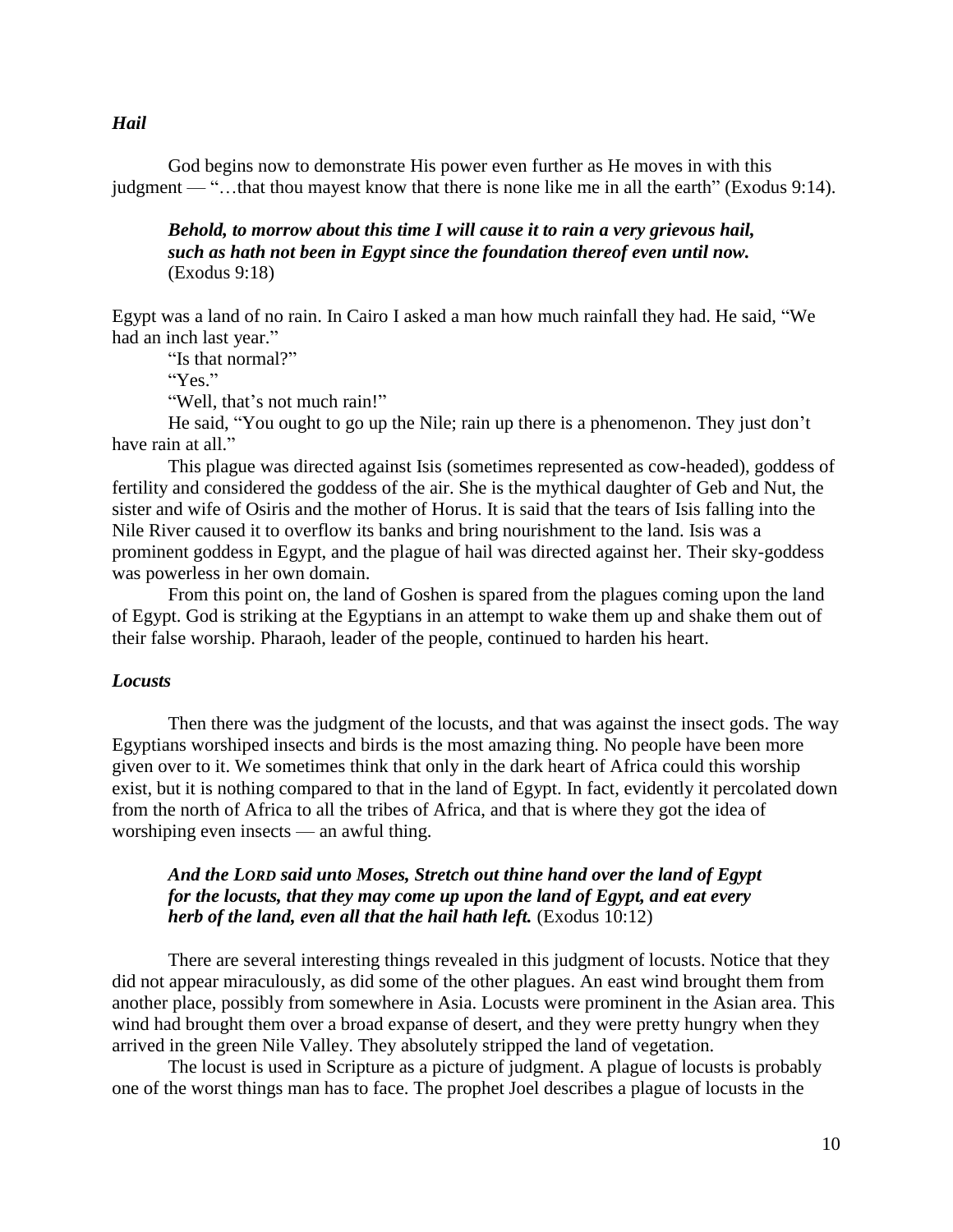past, which is a matter of history, then predicts a judgment that is yet future for mankind. The Book of Revelation also mentions a great plague of locusts that will come upon the earth. These insects probably had a greater affect upon the land of Egypt than any of the previous plagues that had come upon the land.

#### *Darkness*

And then we come to the ninth judgment, which is judgment upon the sun-god, Ra. Darkness comes over the land of Egypt in the daytime. God moves in with darkness against the chief god that they worshiped. The sun disc is the most familiar symbol the Egyptians used; it is in all of their art. It honors the sun-god, Ra. The plague of darkness shows the utter helplessness of Ra.

*And Moses stretched forth his hand toward heaven; and there was a thick darkness in all the land of Egypt three days: they saw not one another, neither rose any from his place for three days: but all the children of Israel had light in their dwellings.* (Exodus 10:22, 23)

At this time also Pharaoh is abandoned. He has had opportunity to repent; he has not. Apparently many of the Egyptian people repent and turn to God, and they are spared. But Pharaoh will not repent. From here on Moses will appear before him no more. "He, that being often reproved hardeneth his neck, shall suddenly be destroyed, and that without remedy" (Proverbs 29:1).

## *Death of the Firstborn*

The tenth judgment is the last. God announces to His people and to the Egyptians that this will be the last. "After this," He said, "I"ll take my people out." It is the death of the firstborn — not only the firstborn of man, but of every creature.

*And Moses said, Thus saith the LORD, About midnight will I go out into the midst of Egypt: and all the firstborn in the land of Egypt shall die, from the firstborn of Pharaoh that sitteth upon his throne, even unto the firstborn of the maidservant that is behind the mill; and all the firstborn of beasts. And there shall be a great cry throughout all the land of Egypt, such as there was none like it, nor shall be like it any more.* (Exodus 11:4-6)

You will recall that God had said to His people that the firstborn belonged to Him. And that goes back to the Garden of Eden. In fact, that is the reason Eve named Cain — she said, "I've gotten the man, the deliverer. He's God's man." And from that day on, the firstborn always belonged to God — they were given to the service of God. The firstborn in all pagan, heathen lands were set aside for the service of the gods.

Even as recently as probably a century ago, the firstborn son in an English family went to sea, the second son entered the army, the third son entered government service, and the fourth son entered the church. The first son went to sea, for England was a great sea power.

In the land of Egypt, God was reaching in and claiming that which was His own.